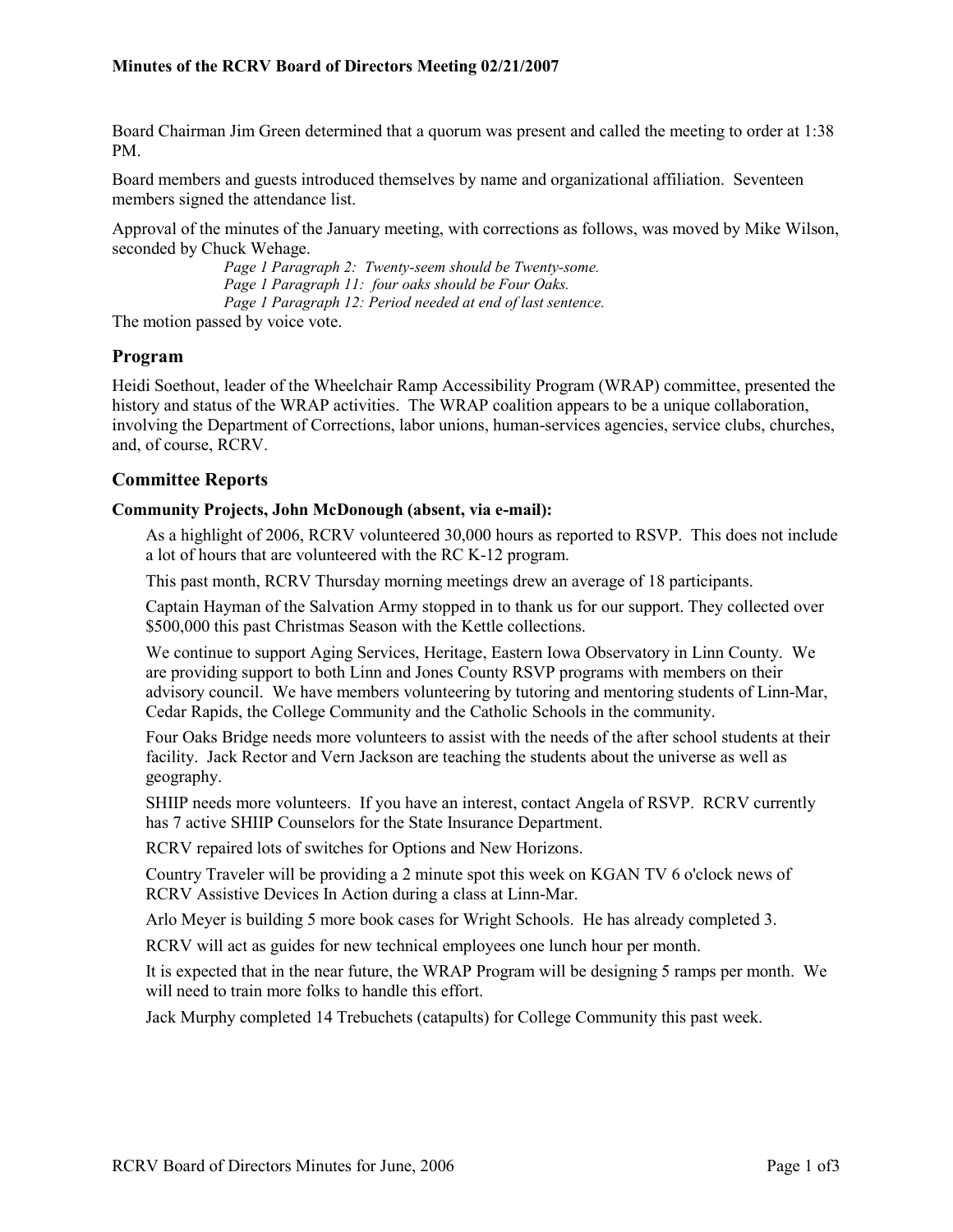#### **Communications, Rod Thorpe (absent):**

Rod had prepared a press release announcing the tenth anniversary of RCRV. It was retracted after he left for vacation because it does not appear that RCRV is actually 10 years old. After considerable discussion, June 10, 1999 was agreed to be the date on which RCRV was started.

A videotape was made in the past week for KGAN's Iowa Traveler, showing the items made for adaptive physical education by RCRV. People involved in the taping included Cary J. Hahn and Ann Griffith.

## **Data Base, Jim Klein:**

Bill Ellis and I will update the database based on returned newsletters later this week. There are about 40 changes.

The database has been updated for address changes that were received via email and voice mail. Thanks go those who forward those changes to me.

I will make the April newsletter mailing labels before I leave and send them to Cindy Dietz.

I will be in Florida from February 26th to around May 1st.

#### **Recruiting and Retention, Pete Jurgens:**

No report.

# **Agency Reports**

#### **Correctional Services, Heidi Soethout:**

No report other than the information provided in the program.

#### **Heart of Iowa, Myrna Loehrlein:**

Things have been quiet. They had a "sort of class" who had been waiting for transitional housing, and these people are now moving in.

#### **Heritage Agency on Aging, Linda Dearinger:**

To be ready in case Rockwell Collins drops prescription-drug coverage for retirees, room 100 at KTOS has been reserved for seven days in October so SHIIP counselors can present the changes and options to those affected. Reservation of computers labs at around the same time is underway.

Two RCRV Volunteers participated in training for TRIAD/SMP to present a program on Medicare fraud and abuse. A total of about eight presenters is needed.

Heritage is working with the Healthy Linn Care Network to present sessions on how to deal with chronic diseases.

#### **Options of Linn County (Wayne Clayton):**

1. Dick K repaired a power source that enables consumers to activate electrical devices with a switch.

2. John W and Chuck W are looking at a project intended to help a consumer be consistently accurate with an envelope stamper.

3. I am in contact with Russ S regarding an envelope stuffing device he designed a couple of years ago for another agency.

#### **Red Cross, Joan Schaffer:**

March is Red Cross month, with numerous activities planned. Also, many training classes are available, including the training for Disaster Action Teams, "Masters of Disaster", and CPR/AED, especially on